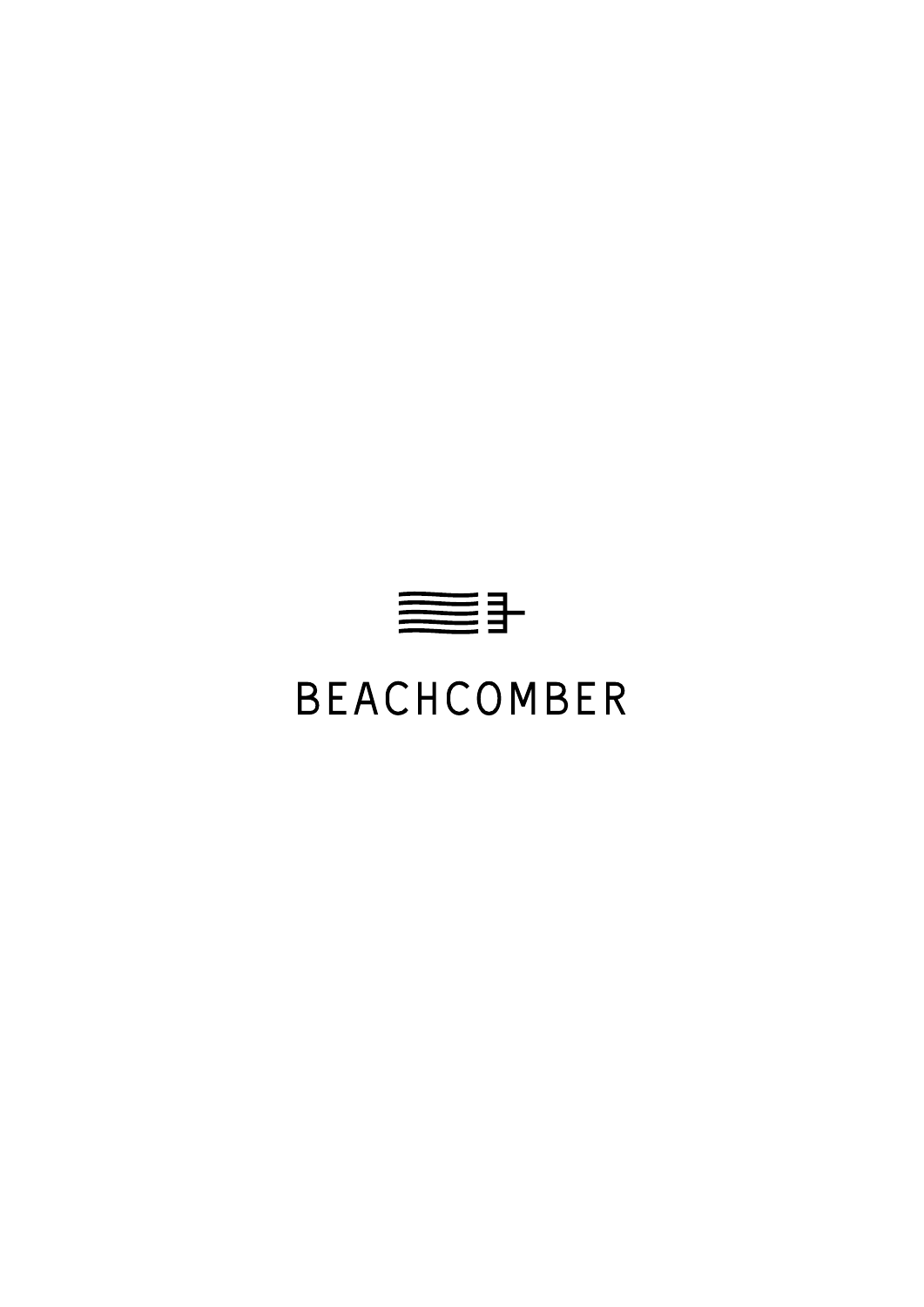### Champagne

| <b>1. Moet Chandon Brut</b>              | 140,00  |
|------------------------------------------|---------|
| Chardonnay, Pinot Noir, Pinot Menieur    |         |
| 2. Moet Chandon Rose                     | 170,00  |
| Pinot Noir, Pinot Menieur                |         |
| 3. Moet Chandon Ice Imperial             | 170,00  |
| Chardonnay, Pinot Noir, Pinot Menieur    |         |
| 4. Moet Chandon Ice Rose                 | 190,00  |
| Pinot Noir, Pinot Menieur                |         |
| 5.Dom Perignon                           | 550,00  |
| Chardonnay, Pinot Noir, Pinot Menieur    |         |
| 6. Dom Perignon Rose Vintage 2004        | 1200,00 |
| <b>Pinot Noir</b>                        |         |
| 7.Deutz Brut                             | 140,00  |
| Chardonnay, Pinot Noir, Pinot Menieur    |         |
| <b>8.Deutz Rose</b>                      | 170,00  |
| <b>Pinot Noir</b>                        |         |
| <b>9. Charles Heidsieck Brut Reserve</b> | 160,00  |
| Chardonnay, Pinot Noir, Pinot Menieur    |         |

#### Sparkling Wines

| 1.Prosecco        | 30,00 |
|-------------------|-------|
| 2. Moscato D'Asti | 45,00 |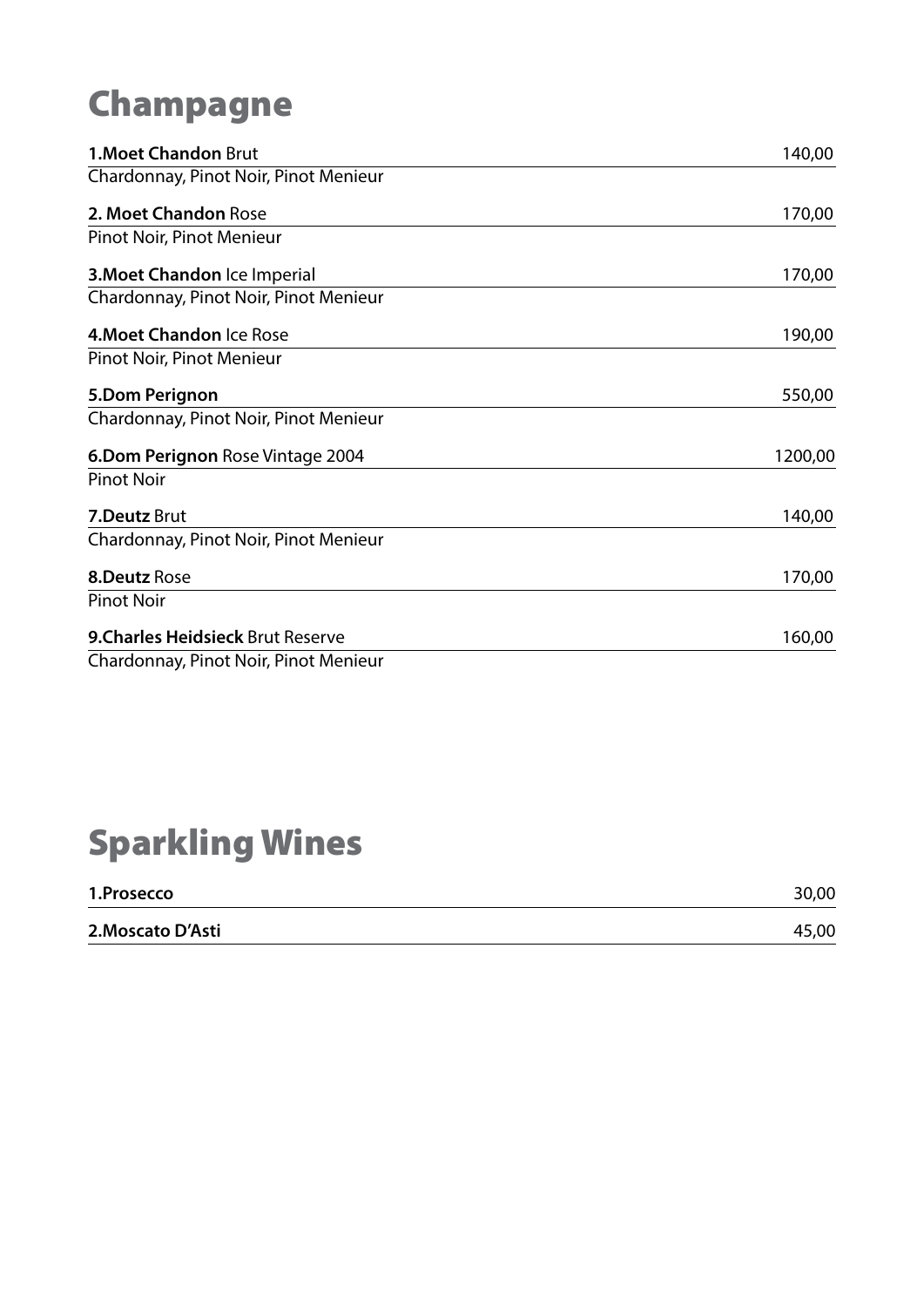#### Greek White Wines

| 1. Praxis 2 Winery Charalambakis                 | 25,00 |
|--------------------------------------------------|-------|
| <b>Moscato Spinas</b>                            |       |
| 2.Sera Winery Silva Daskalaki                    | 38,00 |
| Sauvignon Blanc, Plyto                           |       |
| 3. Diamantopetra Winery Diamantakis              | 32,00 |
| Vidiano, Assyrtiko                               |       |
| 4. Plyto Winery Lyrarakis                        | 45,00 |
| Plyto                                            |       |
| 5. Aspra Charakia Winery Strataridakis           | 27,00 |
| Vidiano                                          |       |
|                                                  | 33,00 |
| <b>6.Ergo Winery Lantides</b><br>Sauvignon Blanc |       |
|                                                  |       |
| 7. Codex Winery Zacharioudakis                   | 33,00 |
| Moscato Spinas, Assyrtiko                        |       |
| 8. Ocean Winery Idaia Gi                         | 36,00 |
| Thrapsathiri                                     |       |
| 9. Tachtas Winery Douloufakis                    | 38,00 |
| <b>Tachtas</b>                                   |       |
| 10.Kydonitsa Winery leropoulos                   | 39,00 |
| Kydonitsa                                        |       |
| 11. Estate Gelovasileiou                         | 65,00 |
| Chardonnay                                       |       |
| 12. Cara Winery Strofilia                        | 55,00 |
| Sauvignon Blanc                                  |       |
| 13. Sauvignon Blanc Alpha Estate                 | 47,00 |
| Sauvignon Blanc                                  |       |
|                                                  |       |
| 14. Thalassitis Gaia Estate                      | 60,00 |
| Assyrtiko                                        |       |
| 15. Santorini Argyros Estate                     | 65,00 |
| Assyrtiko                                        |       |
| 16. Malagouzia Domaine Gerovasiliou              | 39,00 |
| Malagouzia                                       |       |
| 17. Gymnh Vasilissa Winery Piera Eratini         | 46,00 |
| Chardonnay, Assyrtiko                            |       |
|                                                  | 35,00 |
| 18. Apla Oenops<br>Malagouria Accurillo Vidiano  |       |

Malagouzia, Assyrtiko, Vidiano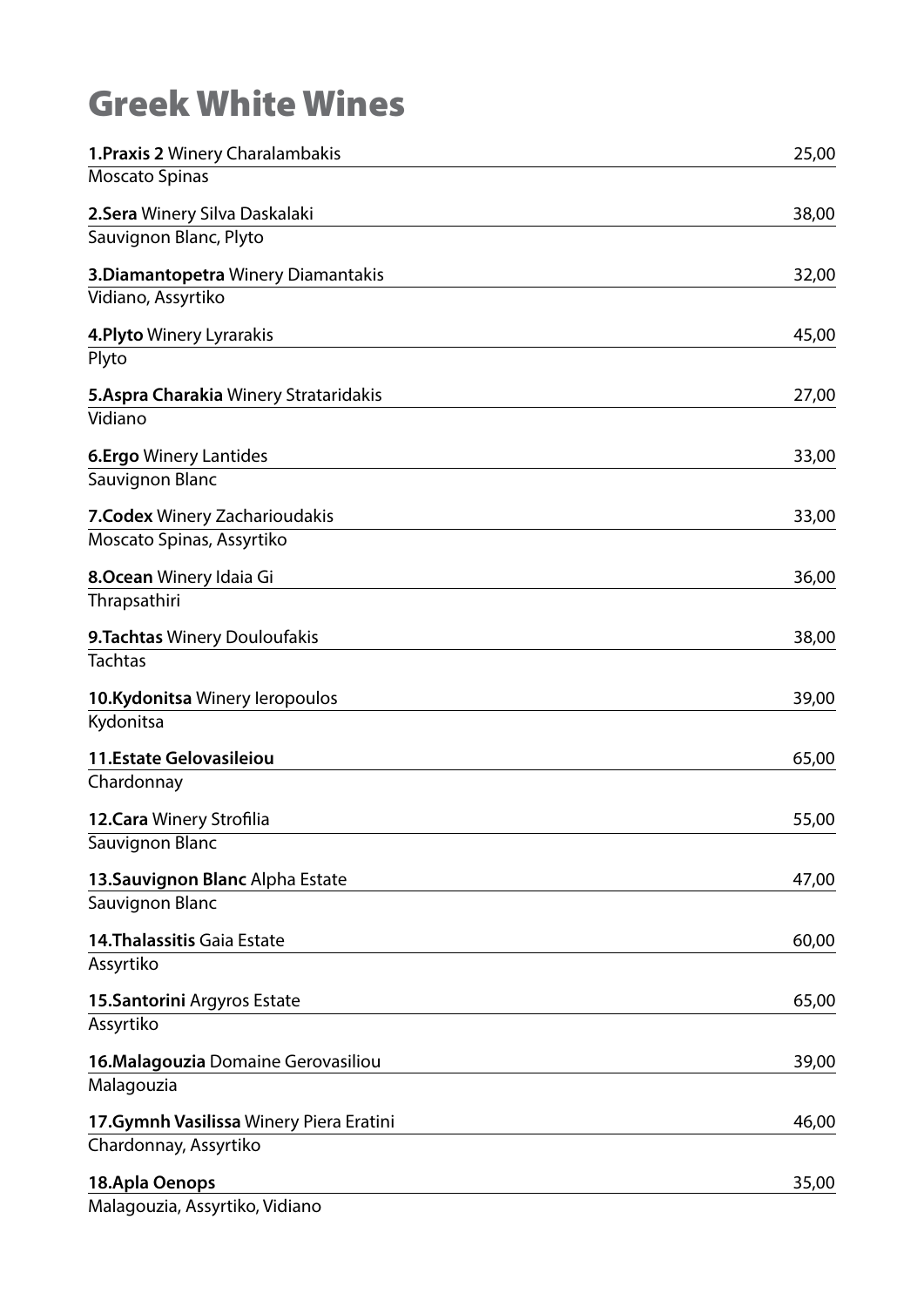| 19. Ovilos Domaine Biblia Chora         | 55,00  |
|-----------------------------------------|--------|
| Semillion, Assyrtiko                    |        |
| 20. Biblia Chora                        | 38,00  |
| Assyrtiko, Sauvignon Blanc              |        |
| 21. Viogner Larsinos Domaine Skouras    | 38,00  |
| Viognier                                |        |
| 22. Vythismenos Thalassitis Gaia Estate | 560,00 |
| Assyrtiko                               |        |
| 23. Plethora Estate Vassaltis           | 210,00 |
| Assyrtiko                               |        |

#### International White Wines

| 1. Private Villa Maria                                 | 38,00  |
|--------------------------------------------------------|--------|
| Sauvignon Blanc                                        |        |
| 2. Pinot Grigio D.O.C. Giuseppe Campagnola             | 25,00  |
| Pinot Grigio                                           |        |
| <b>3. Chablis Domaine Christian Moreau</b>             | 65,00  |
| Chardonnay                                             |        |
| 4. Vouvray Classic Domaine Marc Bredif                 | 48,00  |
| <b>Chenin Blanc</b>                                    |        |
| <b>5.Domaines Vacheron</b>                             | 90,00  |
| Sauvignon Blanc                                        |        |
| 6.Dr. Loosen                                           | 32,00  |
| <b>Riesling Dry Qualitatswein</b>                      |        |
| 7. Chablis premier cru Montmains Domaine William Fevre | 155,00 |
| Chardonnay                                             |        |
| 8. Puligny-Montrachet Domaine Joseph Drouhin           | 400,00 |
| Chardonnay                                             |        |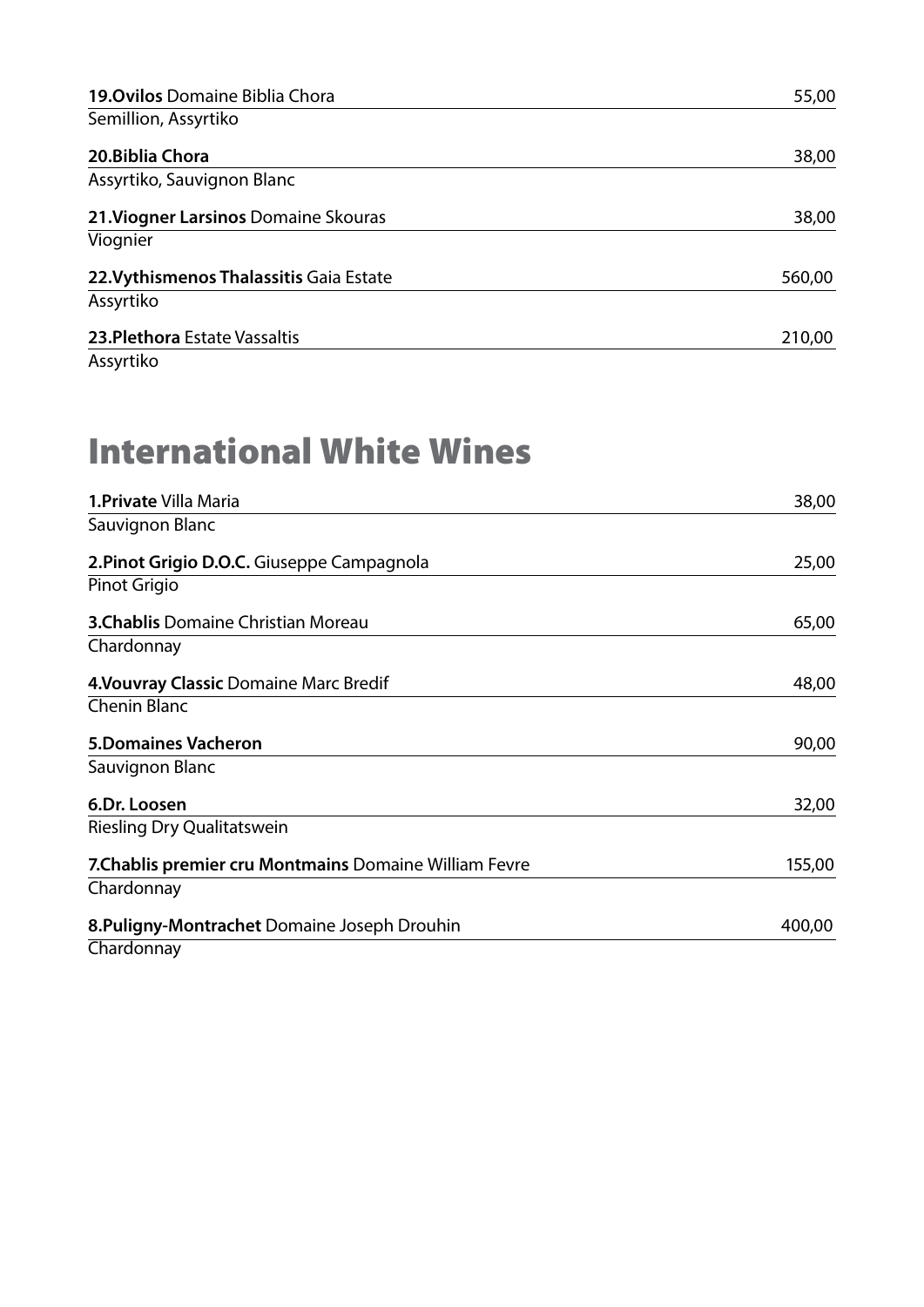#### Greek Rose Wines

| 1. Psithiros Winery Silva Daskalaki       | 28,00 |
|-------------------------------------------|-------|
| Grenache Rouge, Kotsifali                 |       |
| 2. Dithiramvos Winery Louloudis           | 25,00 |
| Liatiko                                   |       |
| 3. Vera Rosa Winery Strataridakis         | 28,00 |
| Syrah, Kotsifali                          |       |
| 4.An Winery Gavalas                       | 28,00 |
| Cabernet Sauvignon, Kotsifali             |       |
| 5. Limnio Winery Gkirlemis                | 42,00 |
| Limnio                                    |       |
| <b>6.Domaine Lazaridi</b>                 | 45,00 |
| Merlot                                    |       |
| 7. Peplo Winery Skouras                   | 44,00 |
| Mavrofilero, Agiorgitiko, Syrah           |       |
| 8. Idylle La tour Melas                   | 48,00 |
| Grenache Rouge, Syrah, Agiorgitiko        |       |
|                                           |       |
| 9. Saint George Winery leropoulos         | 39,00 |
| Agiorgitiko                               |       |
| 10.Alpha Estate                           | 46,00 |
| <b>Xinomavro</b>                          |       |
| 11.Apla Oenops                            | 38,00 |
| Xinomavro, Limniona, Mavroudi             |       |
| 12. Mikri Kivotos Winery Lantides         | 36,00 |
| Moschofilero                              |       |
| 13. Rose De Xinomavro Winery Thimiopoulos | 45,00 |
| Xinomavro                                 |       |
|                                           |       |
| <b>International Rose Wines</b>           |       |
| 1.Miraval                                 | 65,00 |
| Grenache Rouge, Cinsault, Syrah           |       |

| 2.M De Minuty                   | 60,00 |
|---------------------------------|-------|
| Grenache Rouge, Syrah, Cinsault |       |
| 3.La Source Gabriel             | 40,00 |
| Grenache Rouge, Syrah, Cinsault |       |
| <b>4.Ott Bandol</b>             | 95,00 |

Mourvèdre, Cinsault, Grenache Rouge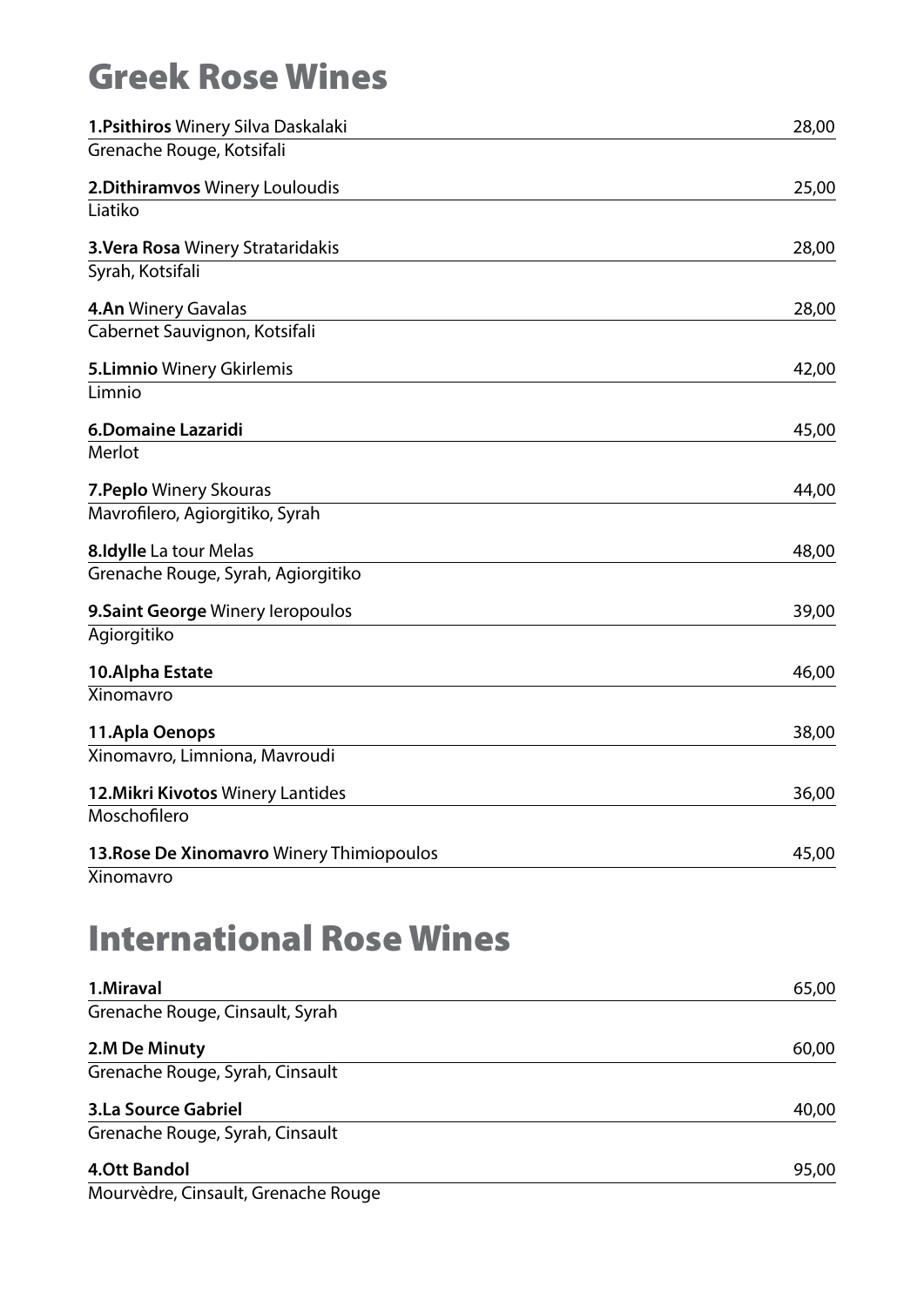### Greek Red Wines

| 1. Codex Winery Zacharioudakis              | 33,00  |
|---------------------------------------------|--------|
| Syrah, Merlot, Kotsifali                    |        |
| 2. Diamantopetra Winery Diamantakis         | 36,00  |
| Syrah, Mandilari                            |        |
| <b>3. Aspros Lagos Winery Douloufakis</b>   | 38,00  |
| <b>Cabernet Sauvignon</b>                   |        |
| 4. Sera Winery Silva Daskalaki              | 40,00  |
| Cabernet Sauvignon, Mandilari               |        |
| 5. Fresco Rosso Winery Idaia Gi             | 25,00  |
| Kotsifali                                   |        |
| 6. Daemon Winery leropoulos                 | 90,00  |
| Agiorgitiko                                 |        |
| 7. Mega Oinos Domaine Skouras               | 60,00  |
| Cabernet Sauvignon, Agiorgitiko             |        |
| 8.Le Sang De La Pierre Winery Aivalis       | 80,00  |
| Agiorgitiko                                 |        |
| 9. Gi Kai Ouranos Winery Thimiopoulos       | 45,00  |
| Xinomavro                                   |        |
| <b>10. Avaton Domaine Gerovasiliou</b>      | 62,00  |
| Limnio, Mavroudi, Mavrotragano              |        |
| 11. Amethystos Domaine Lazaridis            | 90,00  |
| Cabernet Sauvignon, Agiorgitko, Merlot      |        |
| 12.Le Roi De Montagnes Winery Papargyriou   | 95,00  |
| Syrah                                       |        |
| <b>13.Gaia Estate</b>                       | 65,00  |
| Agiorgitko                                  |        |
| 14.Gold Winery Ampeloeis                    | 46,00  |
| Merlot, Syrah, Xinomavro                    |        |
| 15. Rapsani Terra Petra Winery Thimiopoulos | 50,00  |
| Xinomavro, krasato, stavroto                |        |
| 16.Kokkinomylos Winery Tselepos             | 80,00  |
| Merlot                                      |        |
| 17. Evangelo Winery Gerovasileiou           | 90,00  |
| Syrah, Viognier                             |        |
| 18.La tour melas Estate melas               | 200,00 |
| Cabernet franc, Merlot                      |        |
| 19. Autorizo Winery Thimiopoulos            | 185,00 |
| Xinomavro                                   |        |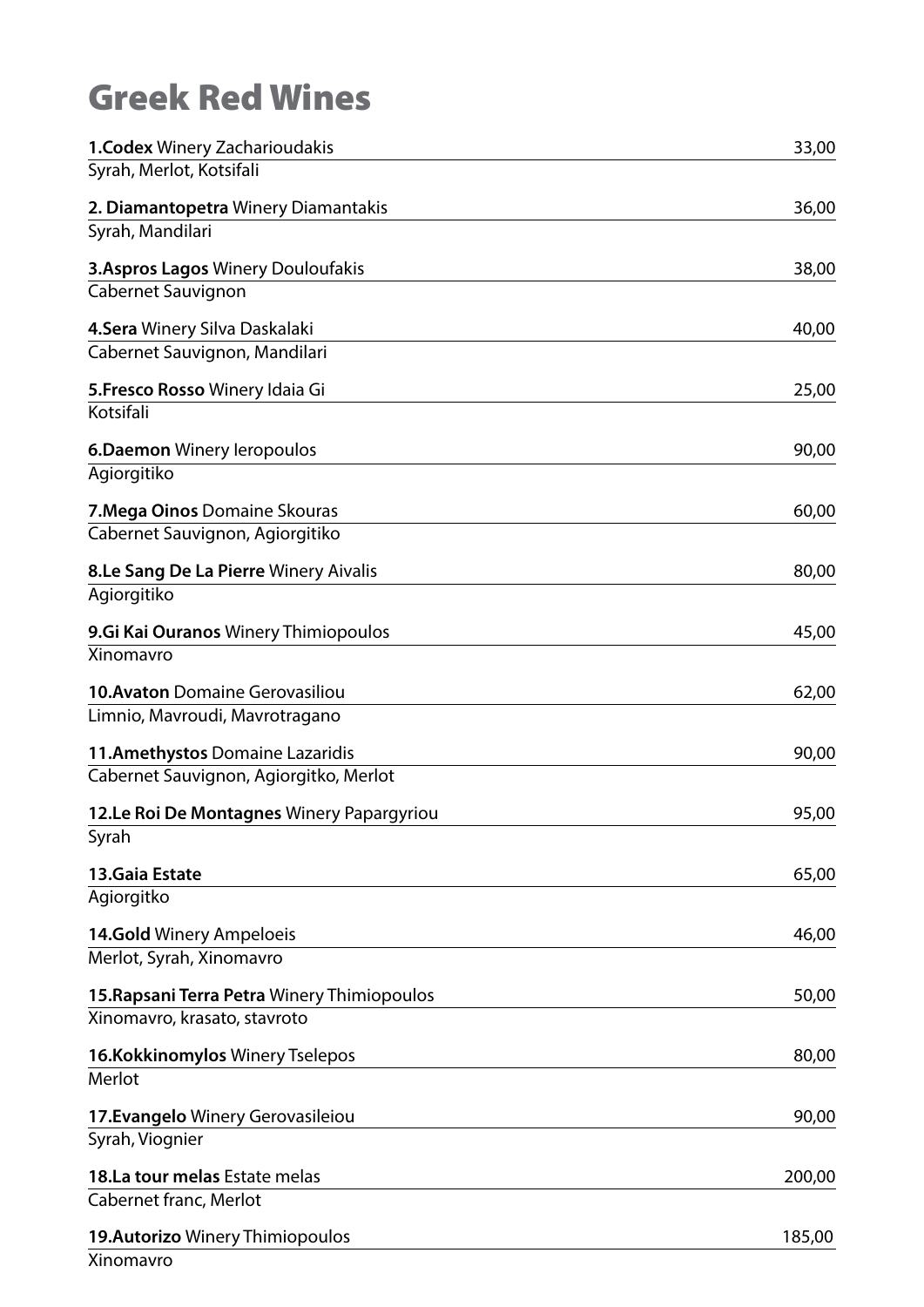### International Red Wines

| <b>1.Cote De Rhone Delas</b>                | 37,00  |
|---------------------------------------------|--------|
| Grenache Rouge, Syrah                       |        |
| 2.Alma Andina                               | 35,00  |
| Malbec reserve                              |        |
| 3. Valpolicella Ripasso Campagnola          | 50,00  |
| Corniva, Rondinella, Corvinone              |        |
| 4. Barolo D.O.C.G Paolo Scavino             | 170,00 |
| <b>Nebbiolo</b>                             |        |
| <b>5. Mondavi Private Selection</b>         | 60,00  |
| Cabernet Sauvignon                          |        |
| 6. Gevrey Chambertin Domaine Joseph Drouhin | 200,00 |
| <b>Pinot Noir</b>                           |        |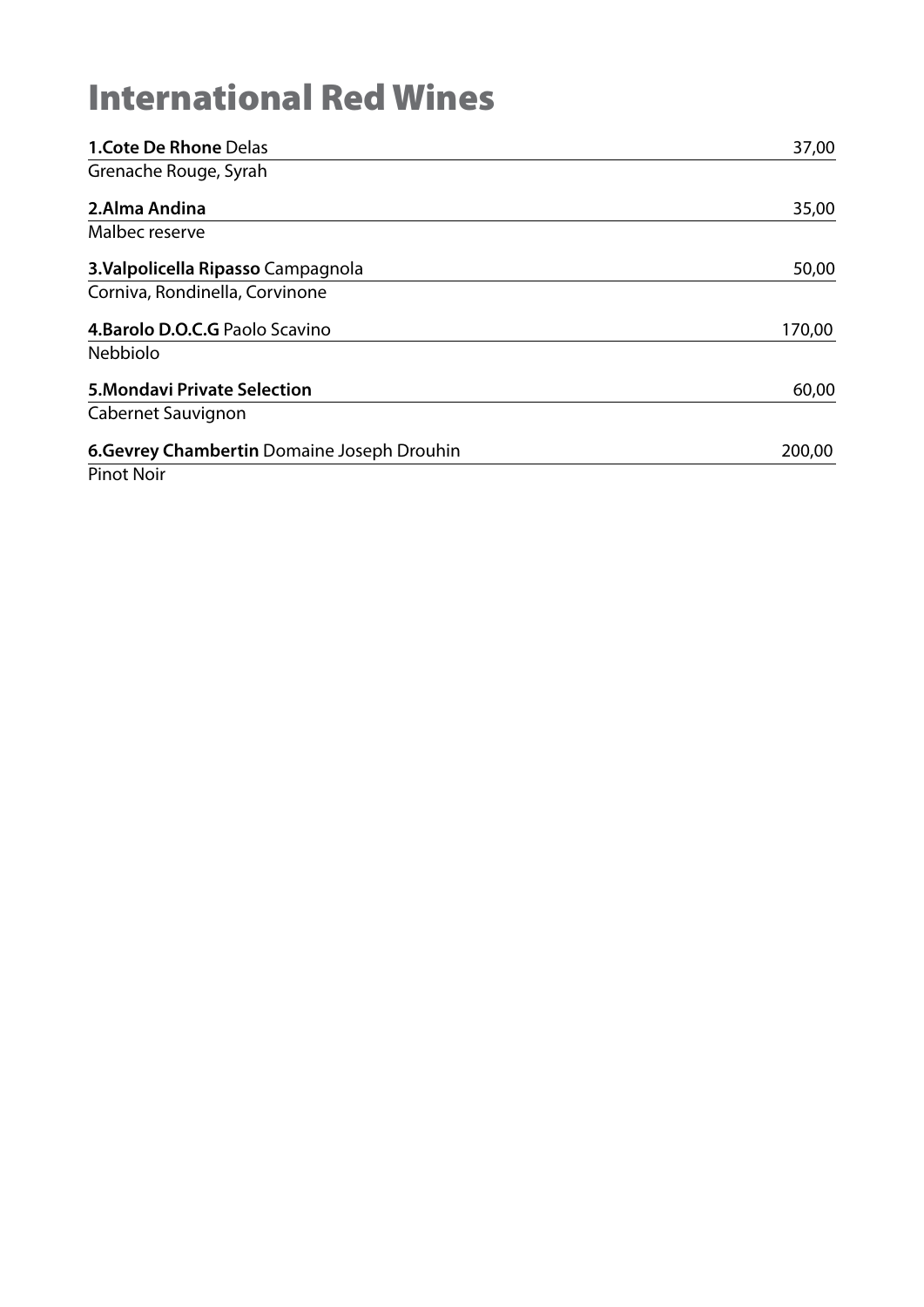#### Sweet Wines / Demi Sec Wines

| <b>1. Santorini Vinsanto Santo Wines Sweet</b> | 80,00 |
|------------------------------------------------|-------|
| Assyrtiko, Aidani                              |       |
| 2. Dione White Winery Dourakis Demi Sec        | 28,00 |
| 3. Dione Red Winery Dourakis Demi Sec          | 32,00 |
| 4. Queen Winery Michaeilidi Demi Sec           | 36,00 |
| Gewürztraminer, Syrah                          |       |

## For A Big Parties Magnum 1500Ml-3000Ml

| 1. Malagouzia Domaine Gerovasiliou  | 80,00  |
|-------------------------------------|--------|
| Malagouzia                          |        |
| 2.Kydonitsa Winery leropoulos       | 78,00  |
| Kydonitsa                           |        |
| 3. Sauvignon Blanc Alpha Estate     | 100,00 |
| Sauvignon Blanc                     |        |
| 4. Biblinos Domaine Biblia Chora    | 90,00  |
| <b>Biblinos</b>                     |        |
| 5. Saint George Winery leropoulos   | 78,00  |
| Agiorgitiko                         |        |
| 6.Idylle La Tour Melas              | 100,00 |
| Grenache Rouge, Syrah, Agiorgitiko  |        |
| 7.Miraval                           | 130,00 |
| Grenache Rouge, Cinsault, Syrah     |        |
| 8.M De Minuty                       | 130,00 |
| Grenache Rouge, Syrah, Cinsault     |        |
| 9.Ott Bandol                        | 210,00 |
| Mourvèdre, Cinsault, Grenache Rouge |        |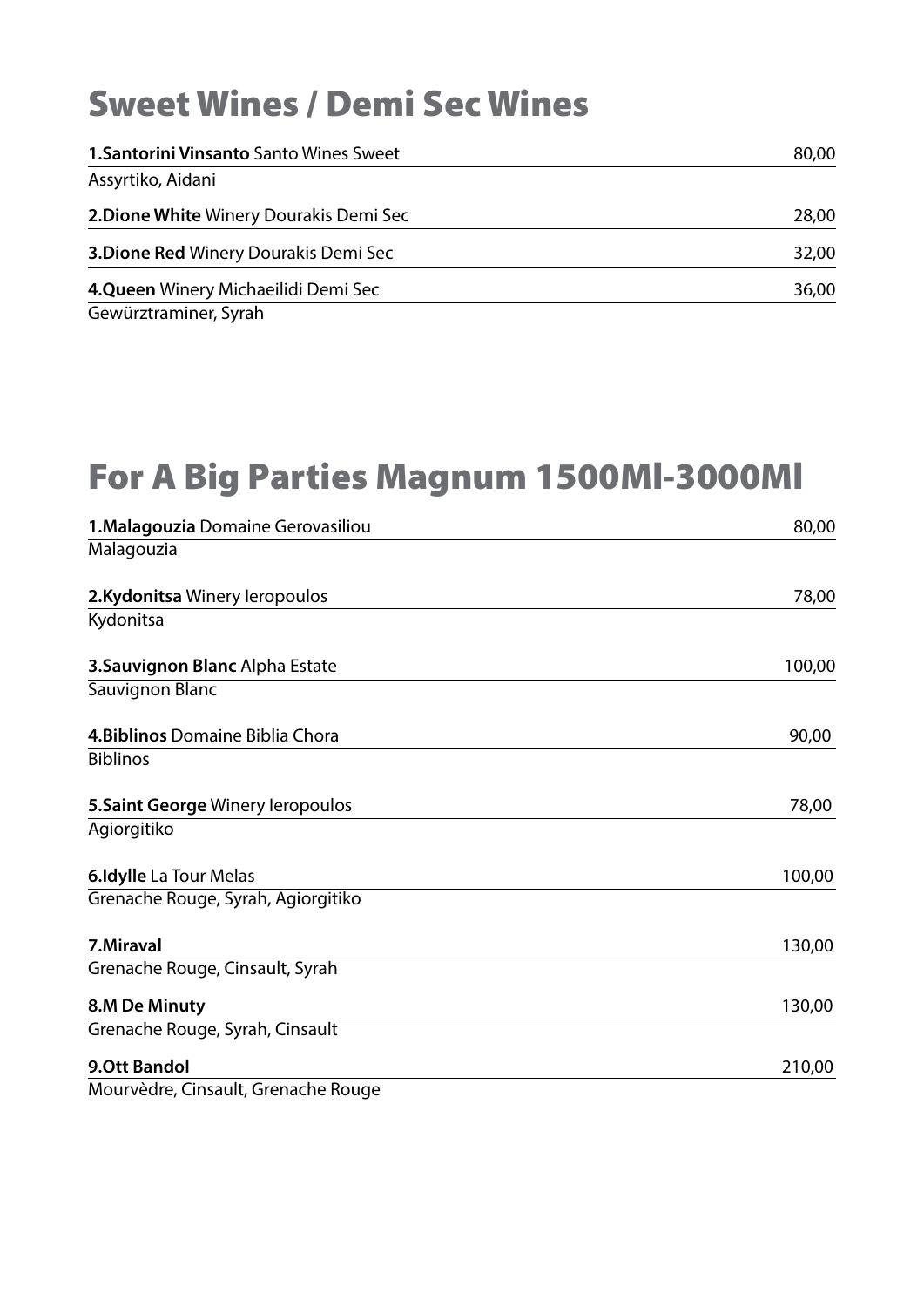#### Beachcomber By Glass

#### **White Wines**

| 1. Biblia Chora                           | 9,00  |
|-------------------------------------------|-------|
| Assyrtiko, Sauvignon Blanc                |       |
| 2. Praxis 2 Winery Haralambakis           | 6,00  |
| <b>Moscato Spinas</b>                     |       |
| <b>3.Ergo Winery Lantides</b>             | 8,00  |
| Sauvignon Blanc                           |       |
| 4. Thalassitis Gaia Estate                | 14,00 |
| Assyrtiko                                 |       |
| 5. Pinot Grigio D.O.C Giuseppe Campagnola | 6,00  |
| Pinot Grigio                              |       |
|                                           |       |
|                                           |       |
| <b>Rose Wines</b>                         |       |
| 1.Domain Lazaridi                         | 10,00 |
| <b>Merlot</b>                             |       |
| 2. Dithiramvos Winery Louloudis           | 6,00  |
| Liatiko                                   |       |
| 3. Mikri Kivotos Winery Lantides          | 8,00  |
| Moschofilero                              |       |
| 4.La source Gabriel                       | 9,00  |
| Grenache Rouge, Syrah, Cinsault           |       |
|                                           |       |
|                                           |       |
| <b>Red Wines</b>                          |       |
|                                           |       |
| 1. Codex Winery Zacharioudakis            | 7,00  |
| Syrah, Merlot, Kotsifali                  |       |
| 2. Fresco Rosso Winery Idaia Gi           | 6,00  |
| Kotsifali                                 |       |
| 3.Alma Adina                              | 8,00  |
| Malbec                                    |       |
| 4. Aspros Lagos Winery Douloufakis        | 9,00  |
| Cabernet Sauvignon                        |       |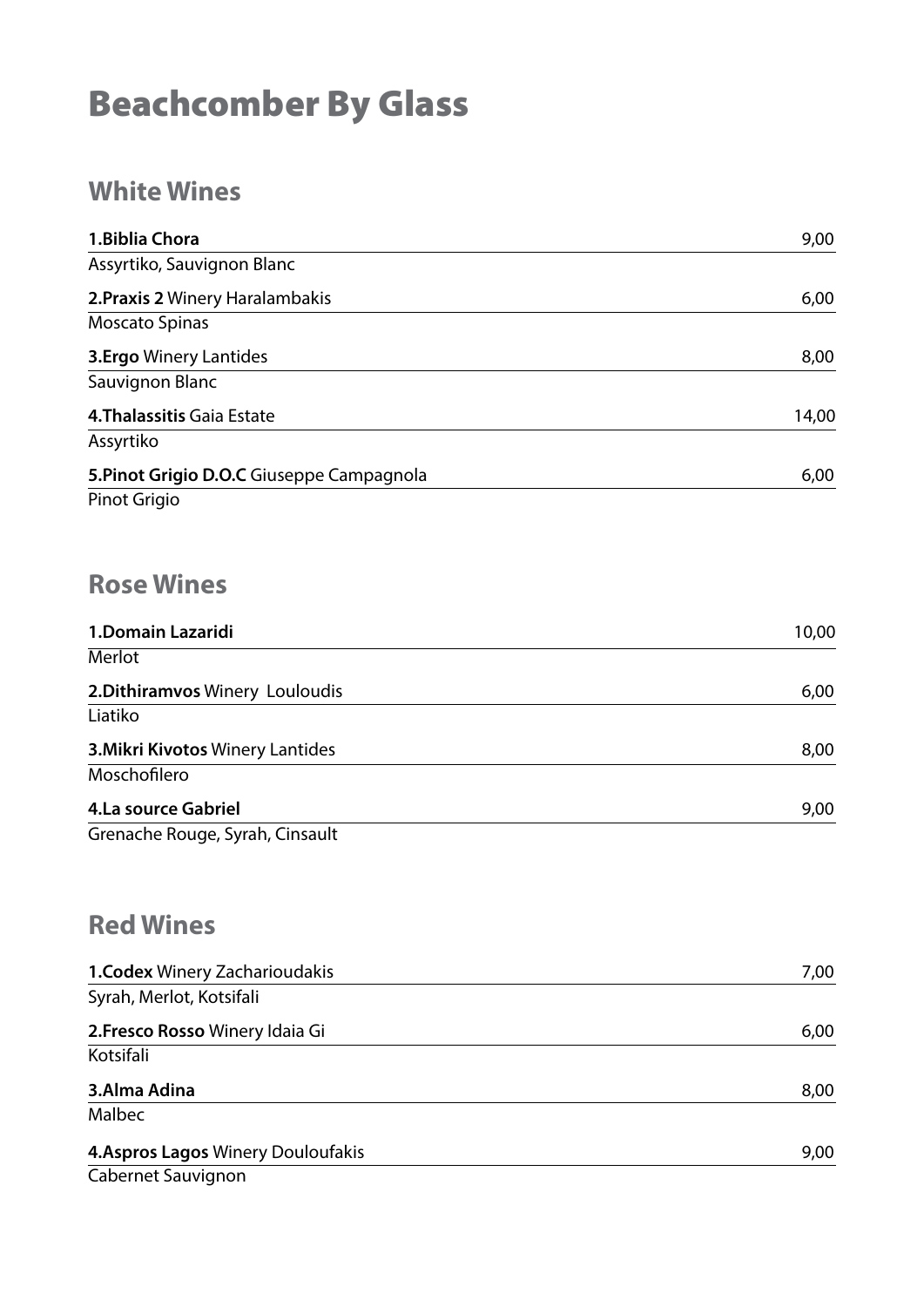#### **Sparlking Wines By Glass**

| 1.Prosecco        | 7,00 |
|-------------------|------|
|                   |      |
| 2. Moscato D'Asti | 9,00 |

#### **Sweet & Demi Sec Wines By Glass**

| <b>1. Dourakis White Demi-Sec</b>     | 7.00  |
|---------------------------------------|-------|
| <b>2. Dourakis Red Demi-Sec</b>       | 7,00  |
| 3. Queen Rose Michaeilidi Demi-Sec    | 8.00  |
| 4. Santorini Vinsanto Sweet Wine 75ml | 10,00 |
|                                       |       |

Assyrtiko, Aidani